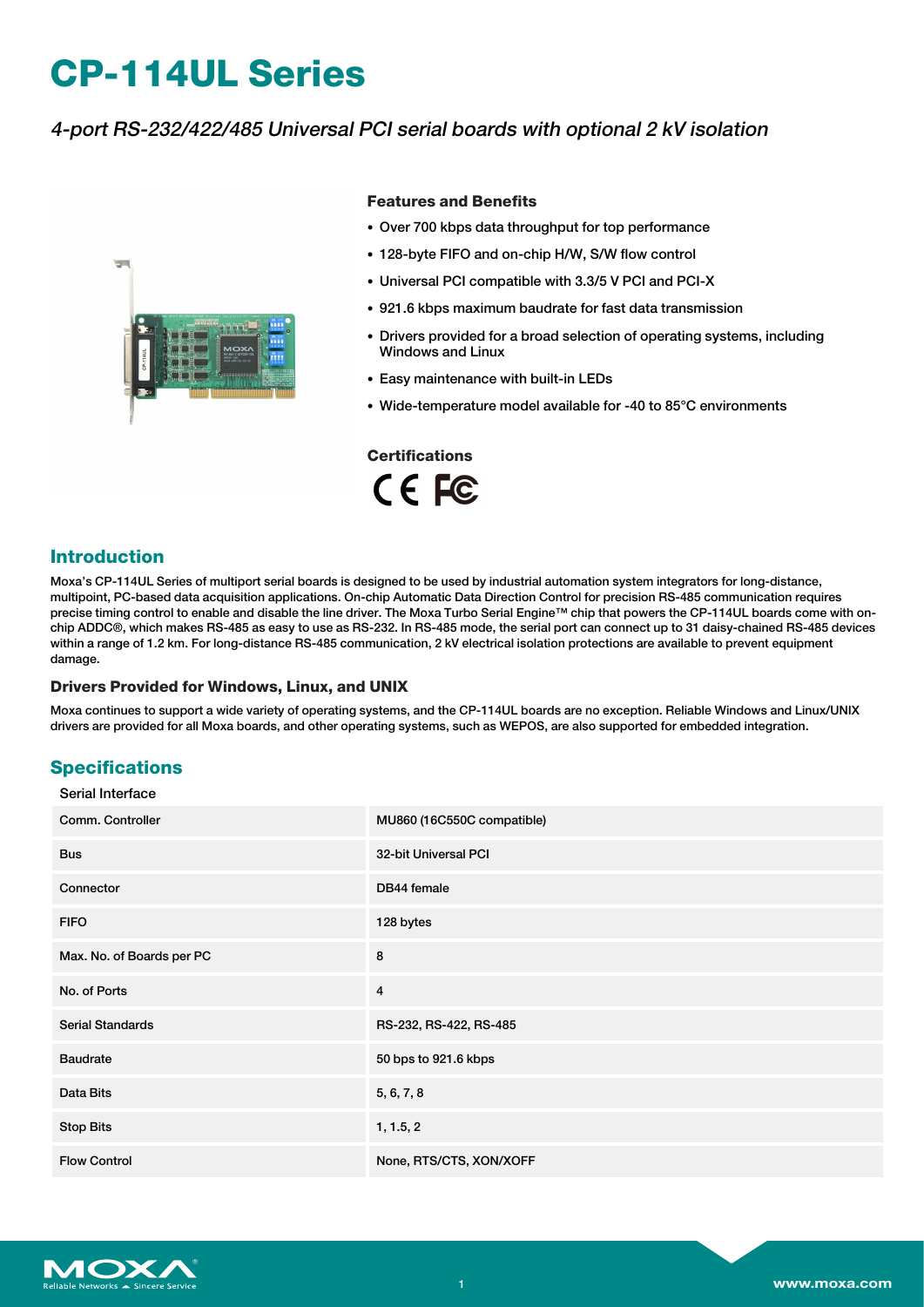| Parity                                 | None, Even, Odd, Space, Mark                                                                                                                                                                                                                                                                     |  |
|----------------------------------------|--------------------------------------------------------------------------------------------------------------------------------------------------------------------------------------------------------------------------------------------------------------------------------------------------|--|
| Isolation                              | CP-114UL-I Series: 2 kV                                                                                                                                                                                                                                                                          |  |
| <b>Serial Signals</b>                  |                                                                                                                                                                                                                                                                                                  |  |
| <b>RS-232</b>                          | TxD, RxD, RTS, CTS, DTR, DSR, DCD, GND                                                                                                                                                                                                                                                           |  |
| <b>RS-422</b>                          | Tx+, Tx-, Rx+, Rx-, GND                                                                                                                                                                                                                                                                          |  |
| <b>RS-485-4w</b>                       | $Tx+$ , $Tx-$ , $Rx+$ , $Rx-$ , $GND$                                                                                                                                                                                                                                                            |  |
| <b>RS-485-2w</b>                       | Data+, Data-, GND                                                                                                                                                                                                                                                                                |  |
| <b>Serial Software Features</b>        |                                                                                                                                                                                                                                                                                                  |  |
| <b>Windows Drivers</b>                 | DOS, Windows 95/98/ME/NT/2000, Windows XP/2003/Vista/2008/7/8/8.1/10 (x86/x64),<br>Windows 2008 R2/2012/2012 R2/2016/2019 (x64), Windows Embedded CE 5.0/6.0,<br><b>Windows XP Embedded</b>                                                                                                      |  |
| <b>Linux Drivers</b>                   | Linux kernel 2.4.x, Linux kernel 2.6.x, Linux kernel 3.x, Linux kernel 4.x, Linux kernel 5.x                                                                                                                                                                                                     |  |
| <b>UNIX Drivers</b>                    | QNX 6, SCO OpenServer, UnixWare 7, Solaris 10, FreeBSD                                                                                                                                                                                                                                           |  |
| <b>Power Parameters</b>                |                                                                                                                                                                                                                                                                                                  |  |
| <b>Input Current</b>                   | CP-114UL Series: 320 mA @ 5 VDC<br>CP-114UL-I Series: $465 \text{ mA} @ 5 \text{ VDC}$                                                                                                                                                                                                           |  |
| <b>Physical Characteristics</b>        |                                                                                                                                                                                                                                                                                                  |  |
| <b>Dimensions</b>                      | CP-114UL Series: 64.4 x 120 mm (2.53 x 4.72 in)<br>CP-114UL-I Series: 64.4 x 130 mm (2.53 x 5.12 in)                                                                                                                                                                                             |  |
| <b>LED</b> Interface                   |                                                                                                                                                                                                                                                                                                  |  |
| <b>LED Indicators</b>                  | Built-in Tx, Rx LEDs for each port                                                                                                                                                                                                                                                               |  |
| <b>Environmental Limits</b>            |                                                                                                                                                                                                                                                                                                  |  |
| <b>Operating Temperature</b>           | Standard Models: 0 to 55°C (32 to 131°F)<br>Wide Temp. Models: -40 to 85°C (-40 to 185°F)                                                                                                                                                                                                        |  |
| Storage Temperature (package included) | -40 to 85 $^{\circ}$ C (-40 to 185 $^{\circ}$ F)                                                                                                                                                                                                                                                 |  |
| <b>Ambient Relative Humidity</b>       | 5 to 95% (non-condensing)                                                                                                                                                                                                                                                                        |  |
| <b>Standards and Certifications</b>    |                                                                                                                                                                                                                                                                                                  |  |
| <b>EMC</b>                             | EN 55032/35                                                                                                                                                                                                                                                                                      |  |
| EMI                                    | CISPR 32, FCC Part 15B Class B                                                                                                                                                                                                                                                                   |  |
| <b>EMS</b>                             | All models:<br>IEC 61000-4-2 ESD: Contact: 4 kV; Air: 8 kV<br>IEC 61000-4-3 RS: 80 MHz to 1 GHz: 3 V/m<br>CP-114UL-I Series:<br>IEC 61000-4-4 EFT: Power: 1 kV; Signal: 0.5 kV<br>IEC 61000-4-5 Surge: Power: 2 kV<br>IEC 61000-4-6 CS: 150 kHz to 80 MHz: 3 V/m; Signal: 3 V/m<br>IEC 61000-4-8 |  |
| <b>International Approval</b>          | CP-114UL-DB9M: KC                                                                                                                                                                                                                                                                                |  |
| Declaration                            |                                                                                                                                                                                                                                                                                                  |  |
| <b>Green Product</b>                   | RoHS, CRoHS, WEEE                                                                                                                                                                                                                                                                                |  |

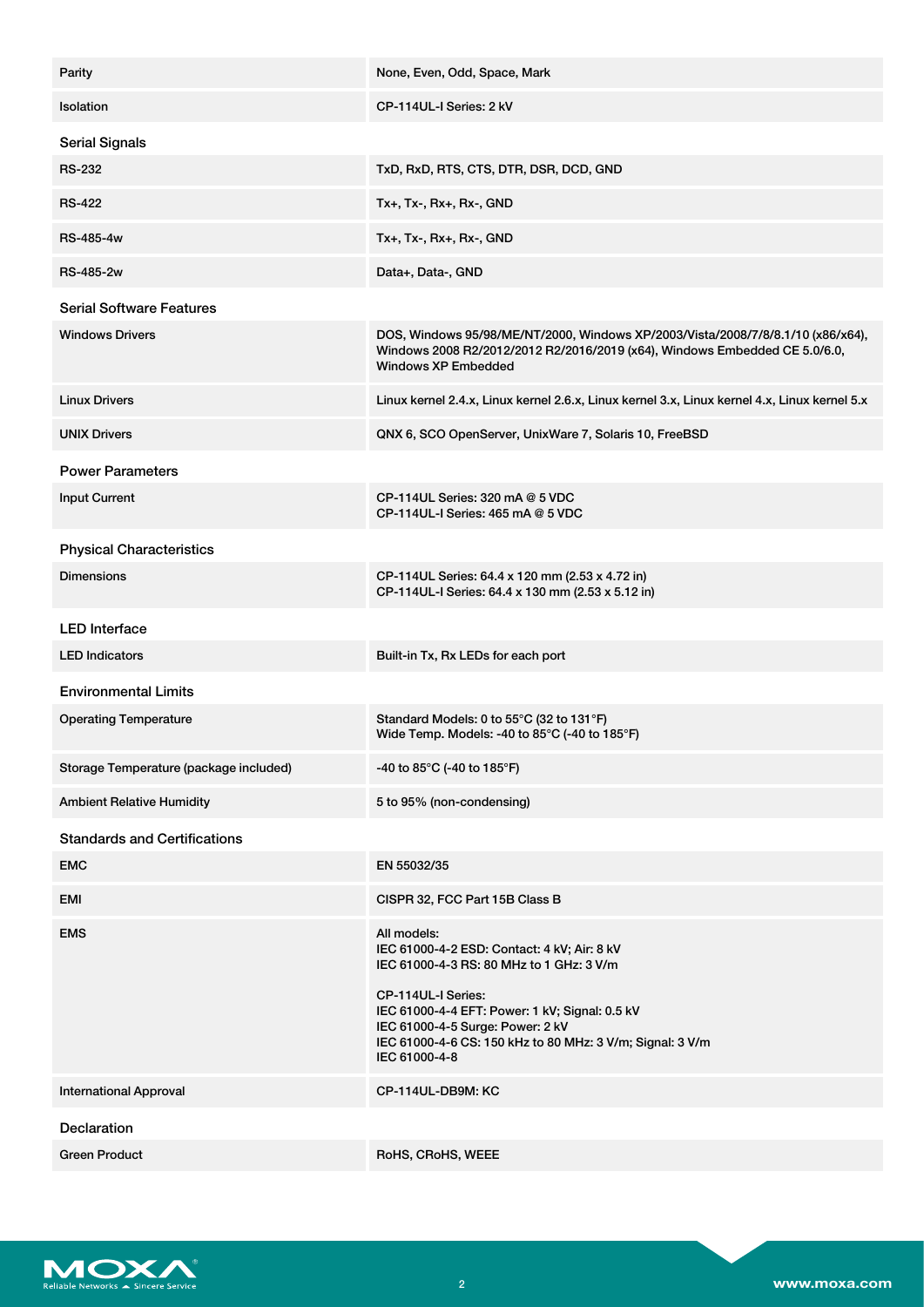#### MTBF

| Time                    | 114,223 hrs                                                                                            |
|-------------------------|--------------------------------------------------------------------------------------------------------|
| <b>Standards</b>        | Telcordia SR332                                                                                        |
| Warranty                |                                                                                                        |
| <b>Warranty Period</b>  | 5 years                                                                                                |
| <b>Details</b>          | See www.moxa.com/warranty                                                                              |
| <b>Package Contents</b> |                                                                                                        |
| <b>Device</b>           | 1 x CP-114UL Series serial board                                                                       |
| Cable                   | 1 x M44 to 4 x DB9-M cable, 50 cm (-DB9M models)<br>1 x M44 to 4 x DB25-M cable, 50 cm (-DB25M models) |
| Documentation           | 1 x quick installation guide<br>1 x substance disclosure table<br>1 x warranty card                    |

### **Dimensions**

### **CP-114UL CP-114UL-I**







# **Ordering Information**

| <b>Model Name</b>  | <b>Serial Bus</b>    | No. of Serial Ports | <b>Serial Isolation</b><br>Protection | <b>Operating Temp.</b> | <b>Included Cable</b> |
|--------------------|----------------------|---------------------|---------------------------------------|------------------------|-----------------------|
| CP-114UL w/o Cable | <b>Universal PCI</b> | 4                   | $\overline{\phantom{0}}$              | 0 to $55^{\circ}$ C    |                       |
| <b>CP-114UL-T</b>  | Universal PCI        | $\overline{4}$      | -                                     | -40 to 85 $\degree$ C  |                       |
| CP-114UL-DB9M      | <b>Universal PCI</b> | 4                   | $\overline{\phantom{0}}$              | 0 to $55^{\circ}$ C    | CBL-M44M9x4-50        |
| CP-114UL-DB25M     | Universal PCI        | $\overline{4}$      | -                                     | 0 to $55^{\circ}$ C    | CBL-M44M25x4-50       |
| CP-114UL-I         | Universal PCI        | $\overline{4}$      | $2$ kV                                | 0 to $55^{\circ}$ C    |                       |
| CP-114UL-I-DB9M    | Universal PCI        | $\overline{4}$      | $2$ kV                                | 0 to $55^{\circ}$ C    | CBL-M44M9x4-50        |
| CP-114UL-I-DB25M   | <b>Universal PCI</b> | 4                   | $2$ kV                                | 0 to $55^{\circ}$ C    | CBL-M44M25x4-50       |